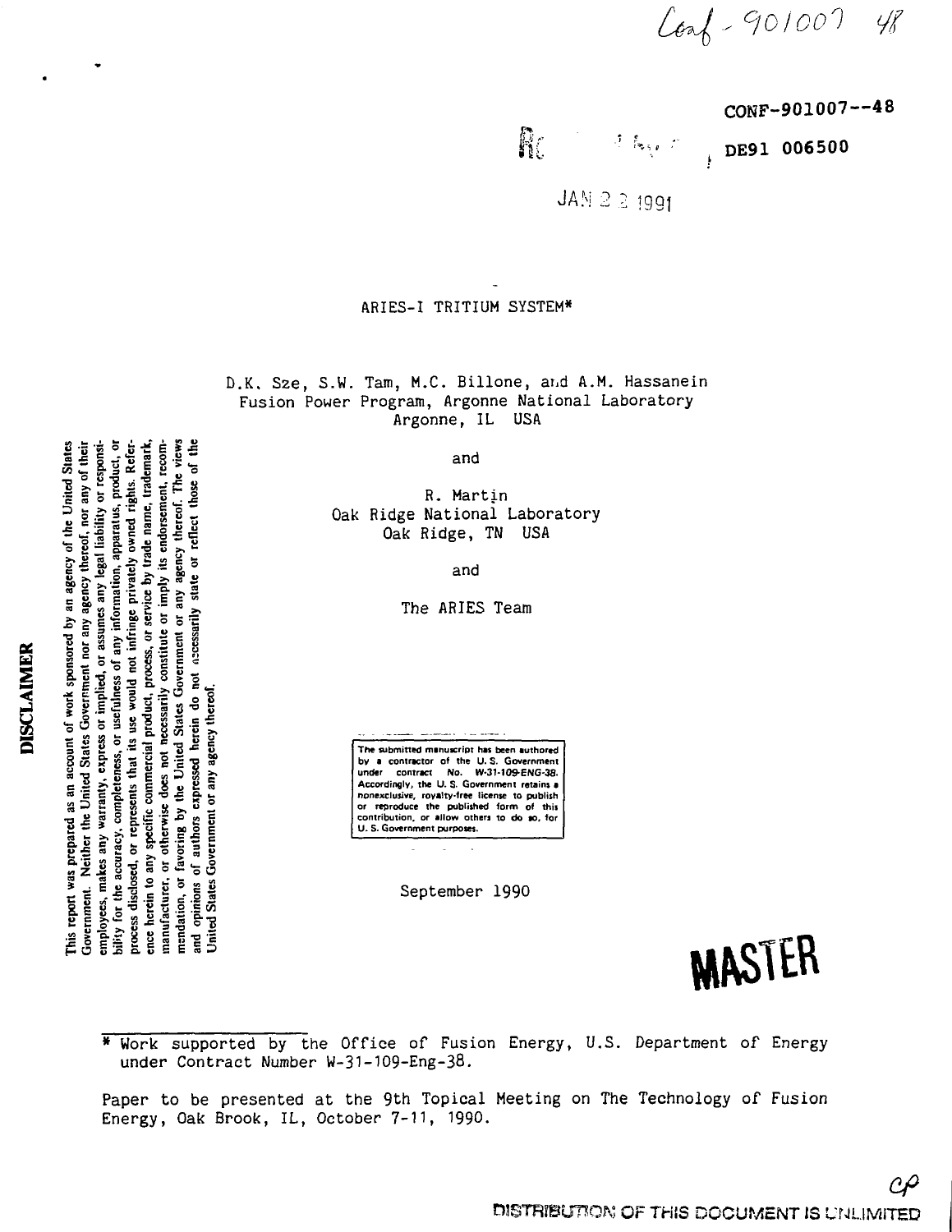D.K. Sze, S.W. Tam, M.C. Billone, and A.M. Hassanein Argonne National Laboratory 9700 S. Cass Ave., Bldg. 205 Argonne, IL 60439 USA (708) 972-4838

#### ABSTRACT

A key safety concern in a D-T fusion reactor .is the tritium inventory. There are three components in a fusion reactor with potentially large inventories, i.e., the blanket, the fuel processing system and the plasma facing components. The ARIES team selected the material combinations, decided the operating conditions and refined the processing systems, with the aiming of minimizing the tritium inventories and leakage. The total tritium invent $u$ ry for the ARIES-I reactor is only 700 g. This paper discussed the calculations and assumptions we made for the low tritium inventory. We also addressed the uncertainties about the tritium inventory.

#### I. INTRODUCTION

The tritium systems in a fusion reactor has to reduce the tritium inventory in the - system and simplify the system design. The tritium system is usually small. Therefore, the cost of the tritium system will be of secondary importance. The design of the ARIES-I tritium system is focused on the reduction of the tritium inventory and simplification of the design. However, due to the material selection and system configuration, some new problems have been uncovered during the study. The problems will be documented. Further work, both by theory and by experiments, will be required to address those problems.

The largest tritium stream in a D-T fusion reactor is the plasma exhaust. The throughput of the ARIES-I plasma exhaust is reasonably small due to the high tritium burn fraction (19.3%). A batch operation unit, such as the molecular sieve or cryogenic pump, usually has large tritium inventory. Therefore, we use a Pd diffuser for separation of hydrogen isotopes from the waste; and we use a turbo-molecular pump for pumping the exhaust. Another unit which has large tritium

• Work supported by U.S. Department of Energy, Office of Fusion Energy, under Contract No. W-31-109-Eng-38.

R. Martin Oak Ridge National Laboratory P.O. Box 2009 Oak Ridge, TN 37831 USA (615) 576-5151 and The ARIES Team

inventory is the cryogenic distillation (CD) unit. In the ARIES-I study, we use the CD only to separate the H from D and T while keeping the D/T ratio at 1. This will reduce the tritium throughput to the CD by a factor of 10. The tritium inventory in the CD unit is estimated to be 50 g. The number of the CD columns will also be reduced, from 4 to 1.

The tritium inventory and plasma driving permeation in the first wall and the impurity control system are always concerns in a fusion reactor design. To minimize the tritium inventory in the SiC, the material temperature is kept above 750°C. To reduce the tritium permeation " to the divertor coolant, the divertor target is made with a 2 mm tungsten coating on the SiC composite coolant tubes.

The third region with tritium inventory concerns is the breeding blanket. Li<sub>2</sub>ZrO<sub>2</sub> is selected as the breeding material partly due to its good tritium release characteristics. The tritium inventory in the breeding material is calculated to be only 1 g. However, there is the potential of high tritium inventory in the Be. Due to the intimate mixing of the breeder/multiplier in the sphere-pac configurations, the tritium will be deposited in the multplier due to recoil. The tritium release mechanism from Be is uncertain Therefore. Only an estimate of tritium inventory is made at this time.

#### 11. FIRST HALL **AND** DIVERTOR

# A. First Wall and Divertor Description

The high power density and plasma temperatures in the fusion power reactor regime must be reduced considerably in the divertor region to avoid sputtering where the plasma contacts a material target surface. This can be accomplished with a divertor operating in the high recycling mode, i.e., exhibiting a high density and low temperature at the divertor target. Theory predicts that for a mid-plane separatrix electron density of -10<sup>20</sup>m<sup>-3</sup> (corresponding to a recycling coefficient of 0.98), the plasma temperature on the divertor target can be lowered to -20 to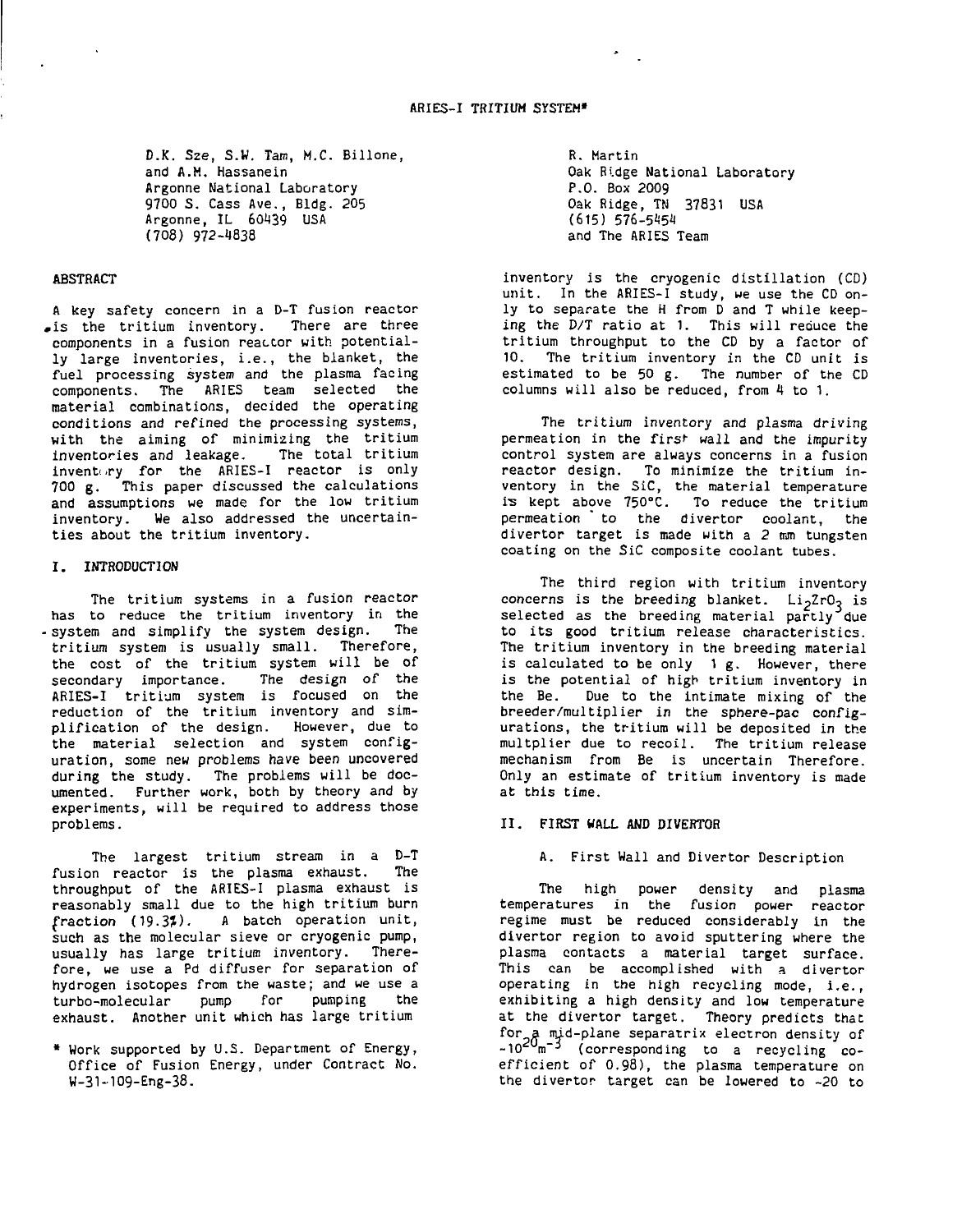25 eV and the peak heat flux on the divertor target is -4,5 MW/m<sup>2</sup> (for a target inclination of 10 at separatrix).'

First wall erosion rates were determined assuming the carbon is sputtered from the SiC. The average sputtering yield is taken to be 0.04. No credit is taken for redeposition since the sputtered material is swept towards the divertor. The sputtering contributions from D, T, and He are comparable and the total first wall erosion is computed to be 0.3 mm/y. The sputtering of the first wall may have a major impact on the first wall tritium inventory, as will be discussed later in this paper.

The divertor target plate is designed with a 2 mm tungsten coating on the silicon carbide composite coolant tubes. The nominal steady state plasma solution resulted in an erosion rate of 2 mm/y. This is due entirely to the alpha particles and a conservative value of 0.15 is used for the ratio of net to gross erosion.

The divertor parameters which will be used in the tritium calculations are summarized in Table 1.

Table 1. Divertor Parameters

| $\pi$ flux, $1/m^2 - g$<br>Divertor area, $m^2$<br>DT energy, eV<br>W thickness, mm<br>SiC thickness, mm<br>W temperature, °C<br>W-SiC interface temperature, °C | $3 \times 10^{19}$<br>124<br>23.8<br>0.5<br>985<br>800 |
|------------------------------------------------------------------------------------------------------------------------------------------------------------------|--------------------------------------------------------|
|                                                                                                                                                                  |                                                        |
| SiC-coolant interface temp., °C                                                                                                                                  | 670                                                    |

# B. Plasma-Driven Permeation

The plasma driven permeation tritium was a concern during the ARIES study. Due to the high tritium solubility and low tritium diffusivity in SiC,<sup>2</sup> the tritium inventory was calculated to be few kilograms at the end of life of the first wall by using the DIFFUSE code.3 The tritium solubility increases, while the diffusivity decreases, with a<br>decrease in temperature. Therefore, the decrease in temperature. vtritium inventory problem will be even more severe with a lower first wall temperature.

The DIFFUSE code treats the structure with a stationary boundary. In a fusion first wall, the first wall recesses due to the erosion and sputtering. If the erosion velocity is similar to or faster than the diffusion velocity, then the DIFFUSE code does not apply. For such a case, the implanted tritium will be released back to the plasma due to wall erosion before it has time to diffuse toward the coolant. Therefore, the tritium will be released back to the plasma chamber due to sputtering process, not due to the back diffusion process. Thus, the tritium inventory will be much less than the case with diffusion as the only mechanism.

The erosion rate of the first wall is calculated. The DT flux to the first wall is<br>calculated to be 3 X 10<sup>19</sup>/m<sup>2</sup>-sec, with an energy of 25 eV. This energy will increase to 80 eV when it strikes the first wall. The He particle flux is 4.2 X 10<sup>10</sup>/m<sup>2</sup>-sec, with an energy of 140 eV when it strikes the wall. The first wall erosion is assumed to be limited by the erosion of carbon from the SiC matrix, with an effective specific gravity of C inside SiC of 1.5. No redeposition is assumed because the sputtered material, once ionized, will be swept along the field lines to the divertor target. With these assumptions, the first wall erosion rate is calculated to be 0.32 mm/y.

The particle implantation depth is calculated to be 1.1 nm. The lifetime of the penetration layer is, therefore, only 100 seconds. The first wall surface area of  $ARTES-I$  is about  $700 \text{ m}^2$ . The tritium flux impinged on the first wall is  $1.5 \times 10^{19} / m^2$ sec. Therefore, the maximum total tritium inventory in the first wall is only 6 grams.

The tritium permeation through the divertor plate structure to the divertor coolant is a usually serious concern. For ARIES-I design, a SiC with W coating is used for the divertor. The primary purpose of the W coating is to reduce the sputtering. An added benefit is to reduce the forward tritium permeation, as well as the tritium inventory. The diffusivity of tritium in W is much larger than that in SiC. Therefore, the backward diffusion of the tritium to the plasma chamber is much easier than the forward diffusion of the tritium across the SiC tube to the coolant. Based on the DIFFUSE code calculations, the forward tritium diffusion to the coolant is essentially zero. The tritium inventory in the structure, mainly inside the W coating, is about 10 g.

#### III. BLANKET SYSTEM

#### A. Blanket Description

The selected ARIES-I blanket design uses SiC-composite as the structural material, 10 MPa helium as the coolant, L^ZrOj as the solid tritium breeder, and Be as the neutron multiplier. The helium coolant comes into the blanket at 35O°C and leaves the blanket at 65O°C. For the extraction of bred tritium, we used a separate helium purge stream flowing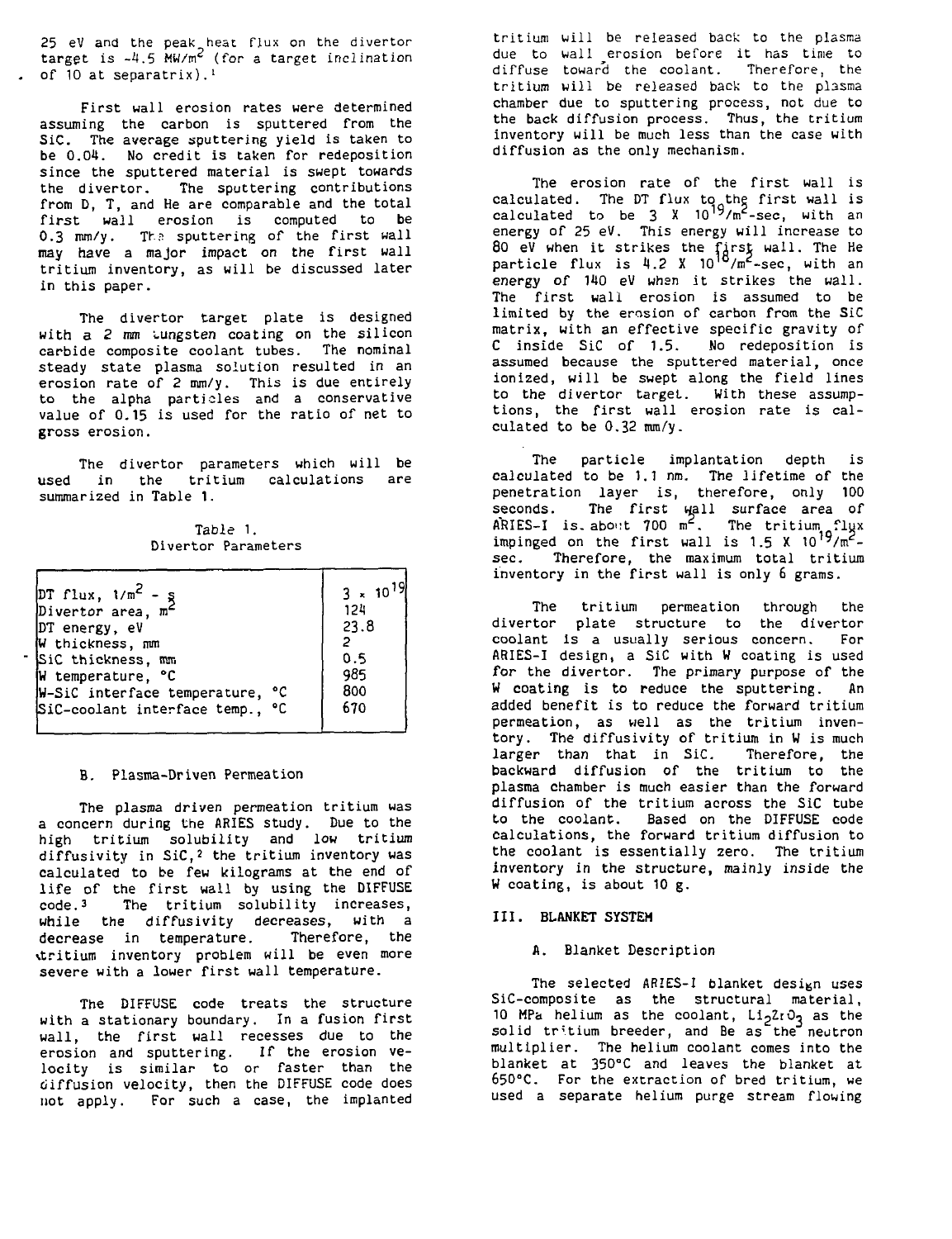throughout the breeder sphere-pac material. The helium purge stream pressure is 0.4 MPa. The Li breeder and Be multiplier sphere-pac composes of 1 mm and 0.1 mm pellets. The detailed blanket design description can be found in Ref.4.

> B. Bl.nket Tritium Inventory for ARIES Design

A tritium transport model to calculate the blanket tritium inventory in the ceramic breeding material has been developed at ANL within the solid breeder base program.<sup>5</sup> This model takes the account of the the effect of diffusion, desorption, adsorption, and solubility. The input parameters to the model includes the dimension of the breeding zone, the neutron wall loading, the tritium production rate, the volume fraction of the breeder and multipliers, the temperature distribution, as well as the purge gas conditions. The parameters used here are consistent with the blanket configurations and thermal hydraulic design.<sup>4</sup>

The desorption rate constant of tritium from  $Li<sub>2</sub>ZrO<sub>3</sub>$  has not been measured. The ITER activities recommended to use the desorption rate constant for  $Li<sub>2</sub>O$ . The diffusivity of tritium in  $Li_22rO_3$  has been reported. . All other rate constants have been summarized by the ITER design studies.<sup>°</sup> A grain size of 10µ is assumed. With the input parameters established by the blanket design, and the material properties obtained by the experiments, the tritium inventory is calculated to be 1 g.

The calculation summarized above is for tritium inventory in the breeding material only. The ARIES-1 has a very large Be mass fraction in the blanket, and the breeder/multiplier is intimately mixed in a sphere-pac configuration. For such a system, the following activities occur:

- 1. The Be is being oxidized by the moisture in the purge gas and also by the breeding material. In this way, Be is very similar to Al. It is easily oxidized. Be<sub>2</sub>0 will form a tight and stable layer which will prevent further oxidation. Be<sub>2</sub>0 will also prevent any tritium in the Be being released to the purge gas if the temperature is below 61O°C. Recent experimental results show that rapid tritium release may occur if temperature exceeds 61O°C.
- 2. Approximately 1? of the tritium generated in the blanket is produced in the Be, or about 3 g/FPD. Therefore, the total tritium production due to the Be(n,T) reaction is about 1.1 kg/FPY.

The tritium produced in the breeding 3. material has a recoil energy cf 2.5 MeV. Therefore, the tritium generated on the outside edge of the breeding material will be released by this recoil energy. Since 80% of the blanket volume is occupied by the Be, we may assume that the breeding material is surrounded by the Be. The tritium will thus be deposited inside the Be spheres. The penetration depth of the 2.5 MeV tritium atom in  $Li<sub>2</sub>ZrO<sub>3</sub>$  is estimated to be 10p. The Li<sub>n</sub>ZrO<sub>p</sub> sphere diameter is 1 mm. Therefore, 6% of the breeder volume is within the 10u range, or 6J of the tritium bred in this volume can be released by the recoil energy. Assuming 3? has sufficient energy left for deposition, and half of that will be released outward toward the Be, 4 g/FPD will be deposited inside the Be. This calculation is very rough and should be considered as only an indication of the magnitude of the problem. Therefore, the total tritium deposited into the Be is estimated to be 1.4 kg/FPY.

The tritium release mechanism from the Be is highly uncertain. There has been only one



Fig. 1 Fraction of "trapped" hydrogen isotope in Be as a function of annealing temperature for 25-100 hour anneals of unirradiated Be soaked with tritium and 10 minute anneals of deuteriumion- implanted Be.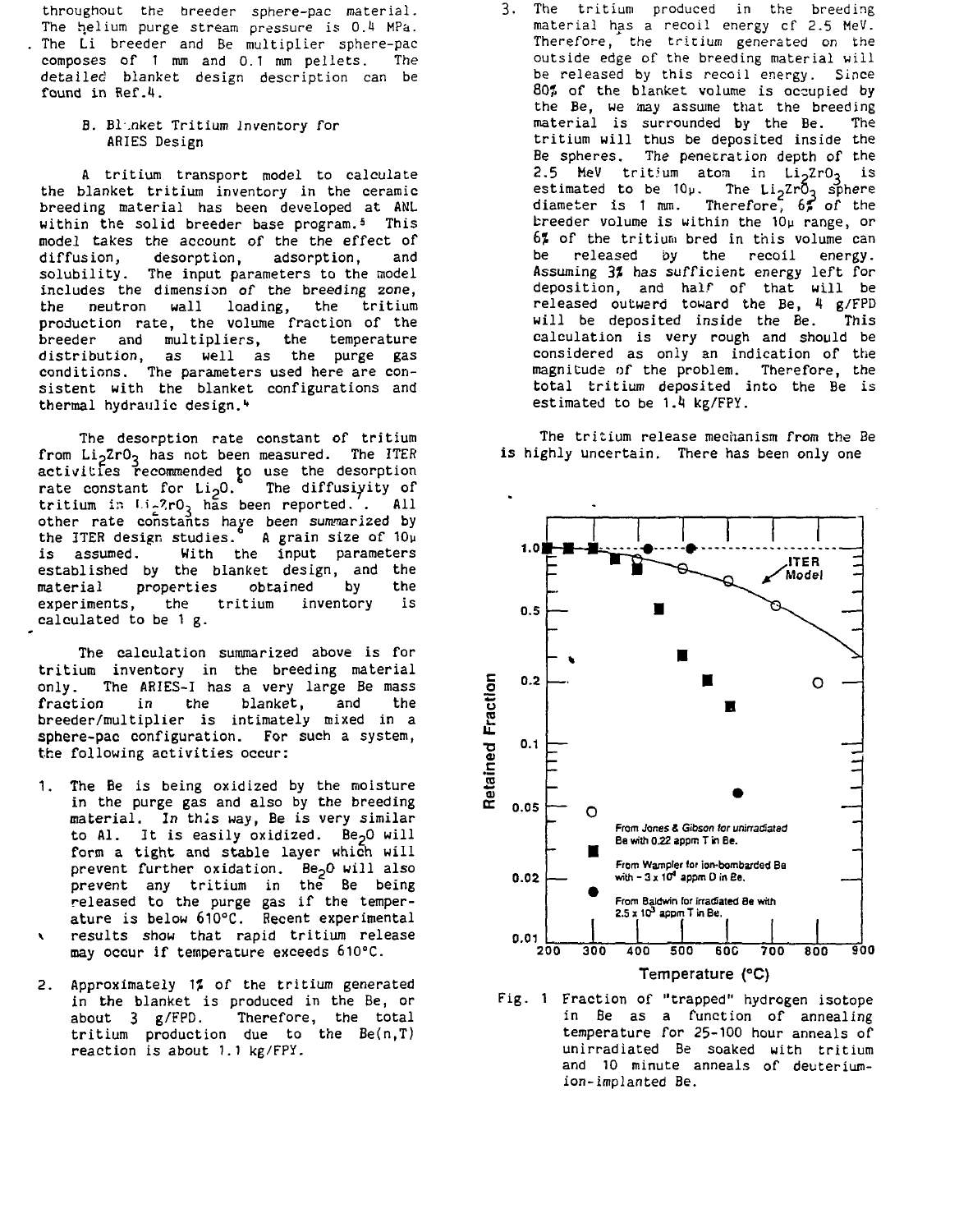measurement of hydrogen diffusivity in Be, but the result is questionable.<sup>8</sup> The difficulty is to separate the effect of the bulk diffusion inside the Be from the surface effect caused by the oxide. Transport and retention in Be has been highlighted as an ITER R&D issue. Experimental work (Hollenberg and Baldwin, PNL; and Longhurst, INEL) are underway.

Figure 1 summarized tritium-release-from-Be data from three different measurements.<sup>8</sup>- 10 The new data by D.L. Baldwin shows very little tritium release  $(0.017 - 47)$  from the irradiated Be in the temperature range or 300- 510°C. At 61O°C, there is a sudden burst of tritium release. For ARIES-I calculation, we are assuming that there is no tritium release below 61O°C, and a complete release of tritium above 61O°C. Since the existing experimental results show contradicting release characteristics, this assumption needs to be verified by the future experiments.

Since we are using the results from Baldwin, it is important to summarize the experimental conditions. The samples of the experiment come from hot-pressed Be material (-100% dense, -2% BeQ content) which was<br>irradiated to -5 X 10<sup>22</sup> n/cm<sup>2</sup> fast fluence (-2500 appm tritium and -30,000 appm He) at low temperature (275°C) in ATR. Therefore, both the tritium content and He content are much higher than that of ARIES-I. The high He content may be a very important factor in the tritium release. At room temperature, this high He content exists in the form of individual atoms and small bubbles. However, .at elevated temperature (e.g., 61O°C), the He will migrate to grain boundaries, coalesce to form large bubbles, and to form interconnected pathways to enhance the intercommeters.<br>nathways to enhance tritium release. pathways to emmance critium release.<br>Therefore this tritium release depends on the high helium content in the Be. Thus, this nigh neilum concent in the be. Thus, chis<br>observed tritium release with the high helium content of the ATR samples may not occur for Be with less He content.

With the assumption that the tritium will be released from the Be with  $T > 610^{\circ}$ C, it is possible to estimate the tritium inventory inside the Be. The volume fraction of Be with temperatures below 6i0°C is calculated to be 25%. The tritium produced in the Be is 1.15 kg/FFY, while the tritium deposited inside the Be is 1.14 kg/FPY. Therefore, the total amount of tritium remained inside the Be is 0.64  $kg/FPY$ . If the blanket is heated above  $610^{\circ}$ C one a year while the plasma is down (or in partial power), the maximum tritium inventory in the Be is then 0.64 kg.

# IV. PLASMA EXHAUST SYSTEM

The largest tritium unit in a D-T fusion reactor is the plasma exhaust processing

system. A conventional plasma exhaust system uses a cryogenic pump to pump the D, T, H, He and impurities from the divertor channel. Upon separation of the hydrogen isotopes from the waste, the hydrogen isotopes are separated by a number of cryogenic distillation columns (CD). The process involves a number of units which has a larger tritium inventory, such as the cryogenic pumps and the CDs. The ARIES-I design aimed to reduce the tritium inventory in this system by two ways:

- 1. Increase the plasma burn fraction to reduce the tritium throughput in the exhaust.
- 2. Elimination or modifying the units which have a large tritium inventory.

By assuming a high recycle divertor, the plasma burn fraction is calculated to be<br>19.3%. There are three components in this There are three components in this system which usually have large tritium inventories:

- 1. The Cryogenic Pumps. The conventional cryogenic pumps operate in a pulse mode between the regenerating time. The tritium inventory is proportional to the pulse time.  $\sim$
- 2. Gettering for Tritium Separation. A gettering bed is often used to separate hydrogen isotopes from the waste. The gettering bed operates also in a pulse mode.
- 3. The CD Unit. The CD unit is used to separate H, D, and T. The unit can be large due to the large throughput and the high separation factor sometimes required.

The complexity of the system is caused mainly by the multiple CD units and the equalizers required for the separation of H, D, and T.

A key concept developed is to use the CD to separate only the H from D, T, while keeping the D/T ratio at 1. The fueling to the plasma is by pellet injection with a DT pellet, while the D/T ratio in the exhaust is also 1, there is no need of D/T separation. The H is generated by the D-D reaction in the plasma. Since the D-D reaction cross-section is a factor of 100 smaller than that of D-T reaction, the H production is small. In order to minimize the throughput to the CD, the H concentration in the plasma is allowed to accumulate to about 1%. Even at this level of H concentration, the plasma impurity concentration is still dominated by He, which is 10.7%. For such a system, only 10% of the plasma exhaust is required to pass through CD to remove H. Since no additional D/T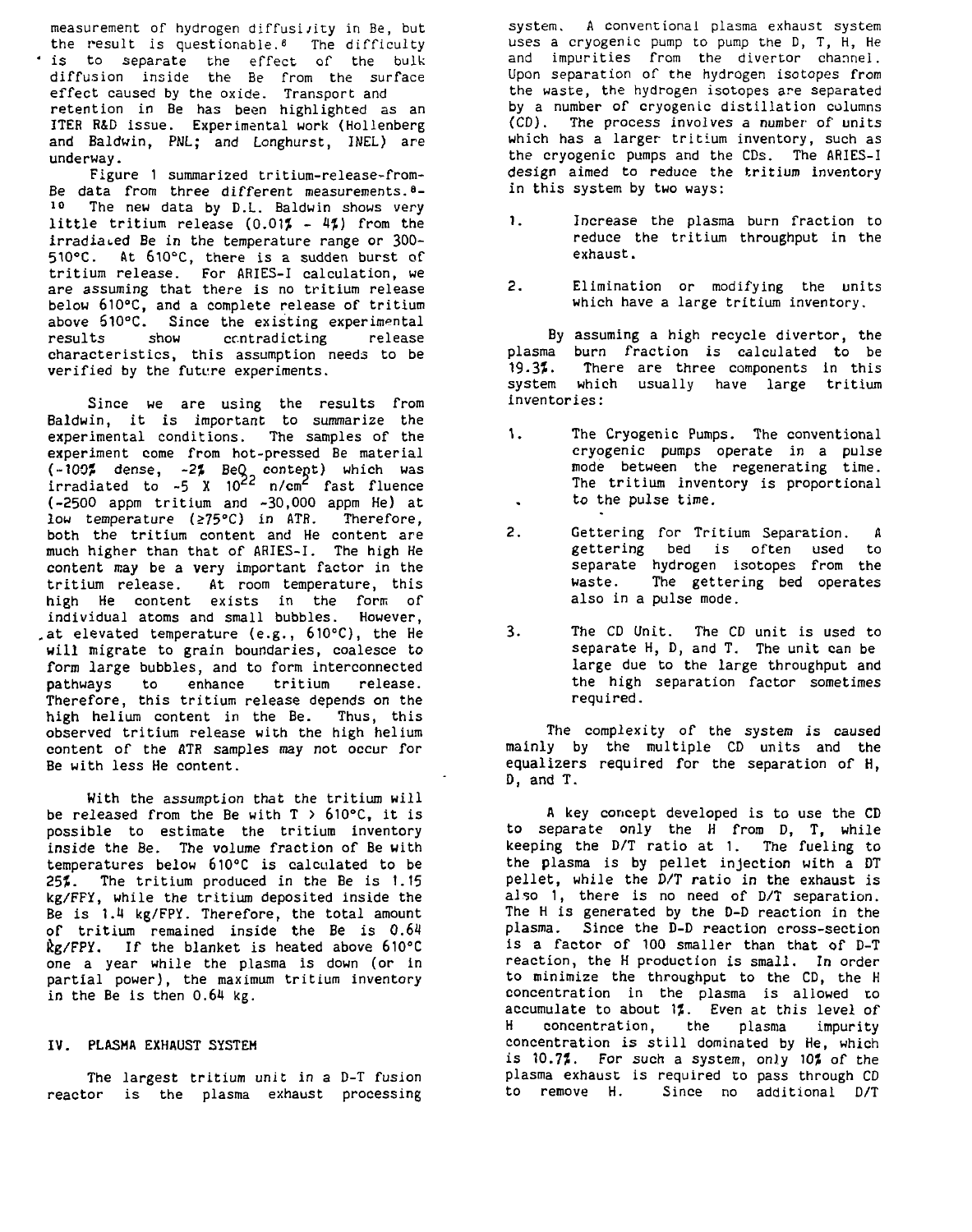separation is required, only one CD column is required, comparing to three or four CD columns for a conventional fuel processing system.

To separate the hydrogen isotopes from the He and other waste, a Pd diffuser is used. A key reason to use the Pd diffuser is the steady state operation. The performance of a PD diffuser on fuel cleanup has been<br>demonstrated. Hydrogen will diffuse through Hydrogen will diffuse through the Pd-diffuser, while the other gases will be by-passed.

Another component which usually has large tritium inventory is the cryogenic vacuum pump. The large tritium inventory is caused by the pulsed operation mode of the pump. For' ARIES-I, we suggest the using of a turbo-' melecular pump. A ceramic turbo-melecular pump is being developed in Japan to remove this shielding requirement. At this time, the size of the pump is limited. A concept of continuously-regenerating cryopumps has also been proposed.<sup>13</sup>

The flow diagram of the ARIES-1 plasma exhaust processing system is shown in Fig. 2. The major parameter is listed on Table 2.

# Table 2. ARIES-I Fuel Cycle Parameters

| Fusion power, MW          | 1925  |
|---------------------------|-------|
| Tritium burn rate, g/d    | 295   |
| Tritium burn fraction     | 0.193 |
| Tritium feed rate, g/d    | 1528  |
| Tritium exhaust rate, g/d | 1233  |
| D exhaust rate, g/d       | 822   |
| He exhaust rate, g/d      | 393   |
| H generation rate, g/d    |       |
| $H/(D + T)$ , 2           |       |
| $He/(D + T)$ , 1          | 12    |
| Tritium inventory in CD,g | 50    |
|                           |       |

# V. SUMMARY

The key issues for a tritium system are the tritium inventory and the tritium release. For the ARIES-I design, the structural material is made of SiC. The<br>tritium permeation rate through the SiC tritium permeation rate through the structure is very low. Therefore, tritium



Figure 2. ARIES-I fuel processing flow diagram.